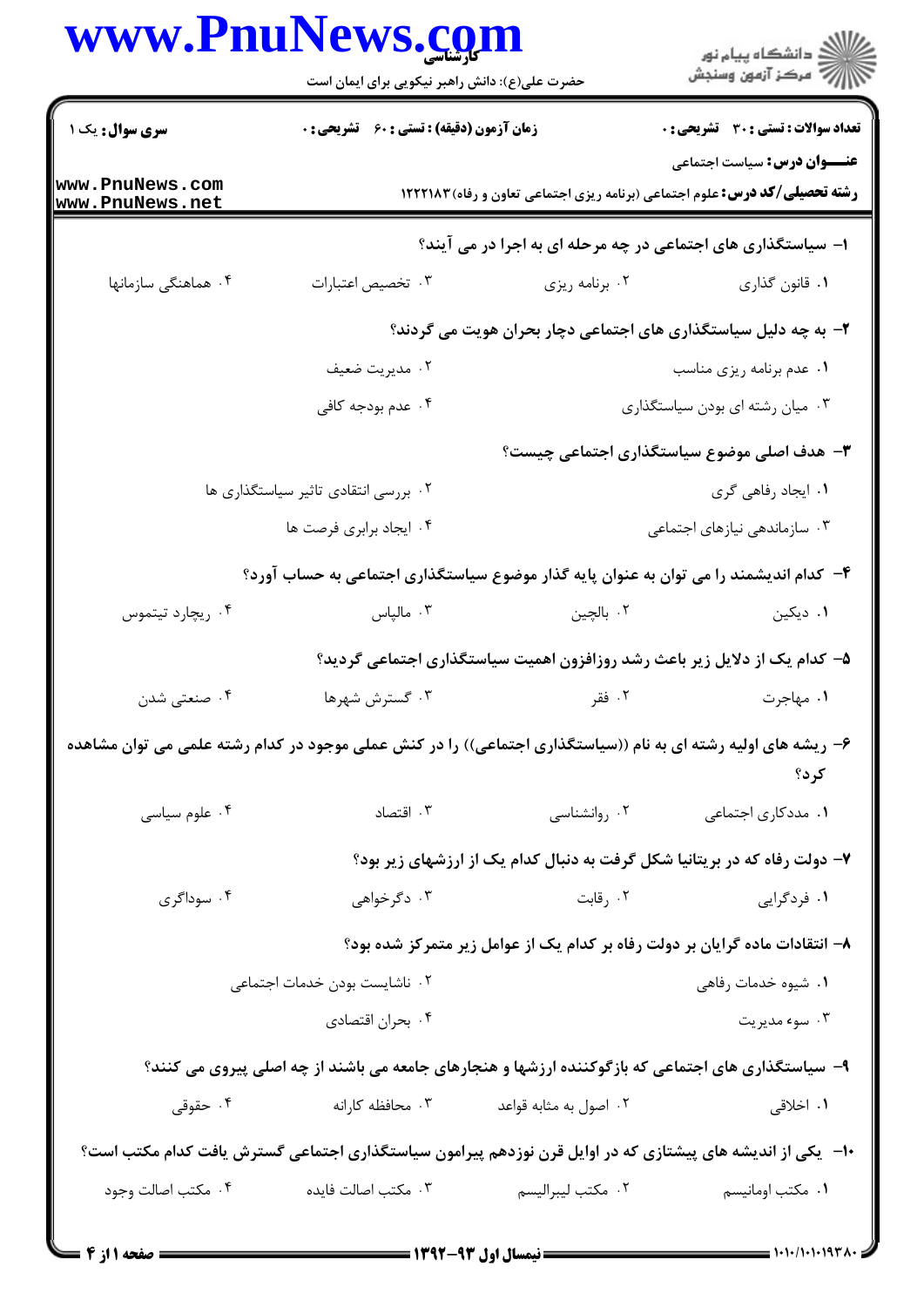|                                    | www.PnuNews.com                                                                                                     |                   |                                                                                                                          |
|------------------------------------|---------------------------------------------------------------------------------------------------------------------|-------------------|--------------------------------------------------------------------------------------------------------------------------|
|                                    | حضرت علی(ع): دانش راهبر نیکویی برای ایمان است                                                                       |                   | ر<br>دانشڪاه پيام نور)<br>اڳ مرڪز آزمون وسنڊش                                                                            |
| <b>سری سوال : ۱ یک</b>             | <b>زمان آزمون (دقیقه) : تستی : 60 ٪ تشریحی : 0</b>                                                                  |                   | تعداد سوالات : تستي : 30 - تشريحي : 0                                                                                    |
| www.PnuNews.com<br>www.PnuNews.net |                                                                                                                     |                   | <b>عنـــوان درس:</b> سیاست اجتماعی<br><b>رشته تحصیلی/کد درس:</b> علوم اجتماعی (برنامه ریزی اجتماعی تعاون و رفاه) ۱۲۲۲۱۸۳ |
|                                    |                                                                                                                     |                   | 1۱– به عقیده رابرت نازیک سیاست گذاری اجتماعی بر پایه چه عاملی استوار خواهد شد؟                                           |
|                                    | ۰۲ تمایز بین الگودار و بی الگو بودن عدالت                                                                           |                   | ۰۱ تمایز بین دولت و مالکیت                                                                                               |
|                                    | ۰۴ تمایز بین برابری فرصت ها در جامعه                                                                                |                   | ۰۳ تمایز بین اصل رفاهی و ارزشها                                                                                          |
|                                    | ۱۲- سوسیالیست اخلاقی در بریتانیا، کدام یک از عوامل زیر را اصل اساسی برابری می دانند؟                                |                   |                                                                                                                          |
|                                    | ۰۲ رسیدن به سطح بهینه از کارآیی                                                                                     |                   | ۰۱ باز توزیع منابع                                                                                                       |
|                                    | ۰۴ ایده های دستوری                                                                                                  |                   | ۰۳ حق آزادی                                                                                                              |
|                                    | ۱۳– کدام یک از کشورهای زیر در پی حذف نابرابری بوده و توانستند فاصله نابرابری ها را که در اقتصادهای سرمایه داری دیگر |                   | افزایش پیدا کرده بود کاهش دهند؟                                                                                          |
| ۰۴ انگلیس                          | ۰۳ بلژیک                                                                                                            | ۰۲ فرانسه         | ۰۱ دانمارک                                                                                                               |
|                                    | ۱۴- در کدام یک ازا ندیشه های مربوط به برابری در سیاستگذاری اجتماعی بر یکسانه یا شباهت توجه می شود؟                  |                   |                                                                                                                          |
| ۰۴ برابري فرصتها                   | ۰۳ انصاف                                                                                                            | ۰۲ مساوات گرایی   | ٠١ برابري تقريبي                                                                                                         |
|                                    | ۱۵– کدام یک از جناح های سیاسی در بریتانیا بر اصل برابری فرصتها در سیاستگذاری اجتماعی تاکید می کنند؟                 |                   |                                                                                                                          |
| ۰۴ راستگرايان                      | ۰۳ محافظه کاران                                                                                                     | ۰۲ رادیکالها      | ٠١ چپگرايان                                                                                                              |
|                                    |                                                                                                                     |                   | ۱۶- در بریتانیا جهت بررسی روابط نژادی و جنسیتی از چه عاملی استفاده می کنند؟                                              |
| ۰۴ اصول حداکثری                    | ۰۳ اصول حداقلی                                                                                                      | ۰۲ شایستگی ها     | ٠١. اقدام ايجابي                                                                                                         |
|                                    | ۱۷- بدون وجود کدام مورد بشر به طور قابل توجهی از یک نیاز مانند سلامت محروم می شود؟                                  |                   |                                                                                                                          |
| ۰۴ آموزش                           | ۰۳ استقلال                                                                                                          | ۰۲ مسکن           | ۰۱ تندرستی فیزیکی                                                                                                        |
|                                    | ۱۸– براساس روش اکتشافی ؒ برادشو ؒ پیرامون تعریف نیازها، نیازهایی که برطبق هنجارهای حرفه ای یا برطبق استانداردها     |                   | تعریف می شوند به چه نیازی گفته می شود؟                                                                                   |
| ۰۴ نیازهای نسبی                    | ۰۳ نیازهای بیان شده                                                                                                 | ۰۲ نیازهای دستوری | ۰۱ نیاز احساس شده                                                                                                        |
|                                    |                                                                                                                     |                   | ۱۹- منظور از حق حفاظت از شهروندان برای مصون ماندن از زیان دیگران چیست؟                                                   |
| ۰۴ دموکراسی                        | ۰۳ آزادی ایجابی                                                                                                     | ۰۲ آزادی مثبت     | ۰۱ آزادی منفی                                                                                                            |
|                                    |                                                                                                                     |                   | ۲۰- اصول سیاستگذاری های اجتماعی معمولا براساس کدام چشم انداز شکل می گیرند؟                                               |
| ۰۴ اصول متضاد                      | ۰۳ اصول عقلانيت                                                                                                     | ۰۲ اصول آزادی     | ٠١. اصول امنيت                                                                                                           |
|                                    |                                                                                                                     |                   |                                                                                                                          |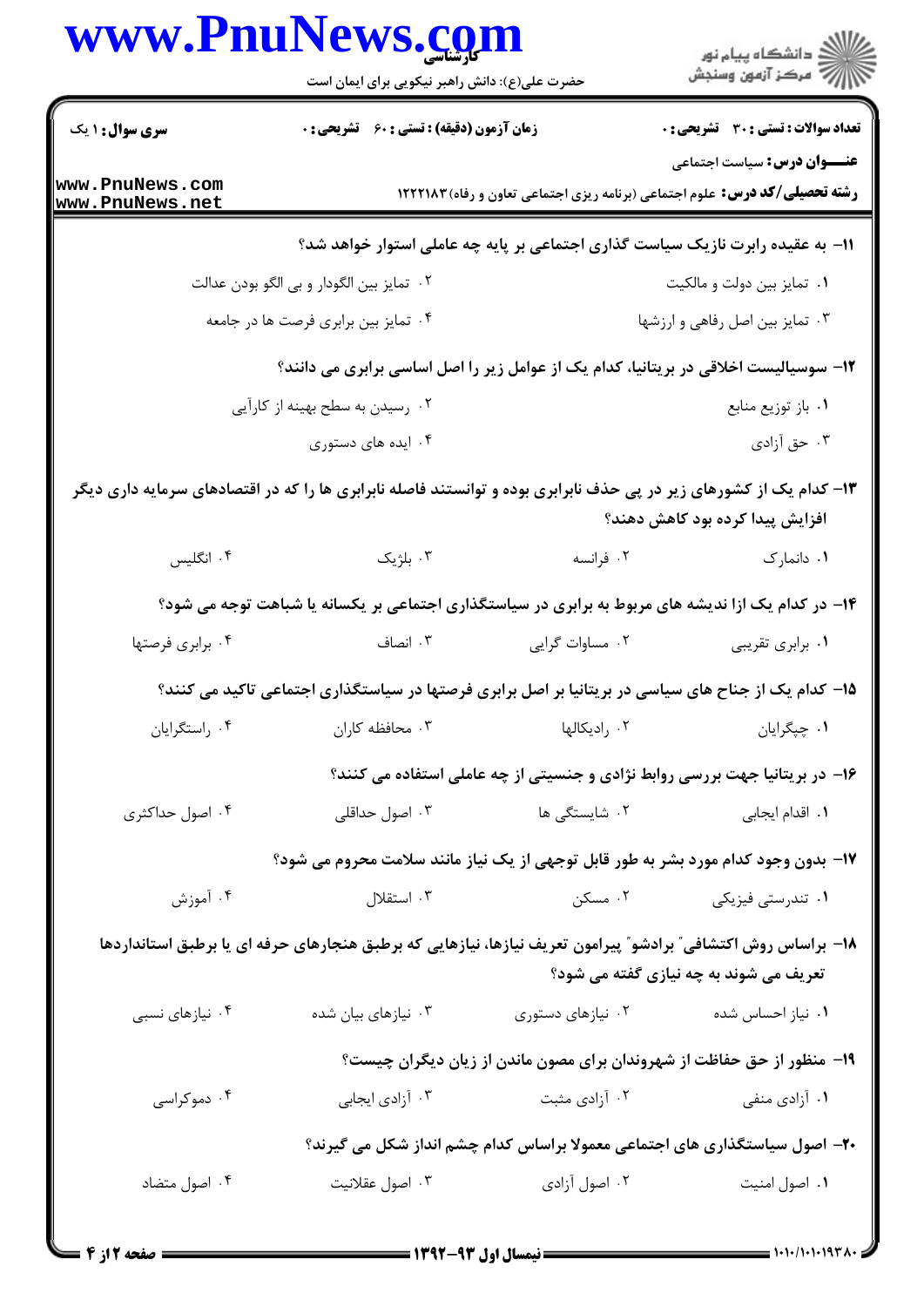|                                    | حضرت علی(ع): دانش راهبر نیکویی برای ایمان است                                      |                 | ڪ دانشڪاه پيام نور<br>/> مرڪز آزمون وسنڊش                                                                            |  |
|------------------------------------|------------------------------------------------------------------------------------|-----------------|----------------------------------------------------------------------------------------------------------------------|--|
| <b>سری سوال : ۱ یک</b>             | <b>زمان آزمون (دقیقه) : تستی : 60 ٪ تشریحی : 0</b>                                 |                 | <b>تعداد سوالات : تستی : 30 ٪ تشریحی : 0</b>                                                                         |  |
| www.PnuNews.com<br>www.PnuNews.net | <b>رشته تحصیلی/کد درس:</b> علوم اجتماعی (برنامه ریزی اجتماعی تعاون و رفاه) ۱۲۲۲۱۸۳ |                 | <b>عنـــوان درس :</b> سیاست اجتماعی                                                                                  |  |
|                                    |                                                                                    |                 | <b>۲۱</b> - حکومت ها همواره از تامین رفاه اجتماعی چه هدفی را دنبال می کنند؟                                          |  |
| ۰۴ مسکن مناسب                      | ۰۳ کنترل سیاسی                                                                     | ۰۲ گسترش بهداشت | ٠١. ارتقاء آموزش                                                                                                     |  |
|                                    |                                                                                    |                 | <b>۲۲</b> - تقاضای عمومی برای رفاه اجتماعی متاثر از توسعه چیست؟                                                      |  |
| ۰۴ بهره وري                        | ۰۳ بهبود کارآیی                                                                    | ۰۲ دموکراسی     | ٠١. اقدامات نيكوكارانه                                                                                               |  |
|                                    |                                                                                    |                 | ۲۳–شناخته شده ترین نمونه های استفاده سیاسی از سیاستگذاری اجتماعی را در تاریخچه رفاه کدام کشور می توان مشاهده<br>کرد؟ |  |
| ۰۴ انگلیس                          | ۰۳ فرانسه                                                                          | ۰۲ آمریکا       | ۰۱ آلمان                                                                                                             |  |
|                                    | ۲۴- یک دولت سرمایه داری رفاهی از چه طریق به تنظیم بازار کمک می کند؟                |                 |                                                                                                                      |  |
|                                    | ۰۲ کاهش هزینه های رفاهی                                                            |                 | ٠١ گرفتن ماليات                                                                                                      |  |
|                                    | ۰۴ افزایش اخراج کارگران                                                            |                 | ۰۳ ایجاد نظم سیاسی                                                                                                   |  |
|                                    |                                                                                    |                 | ۲۵- رویکرد اصلاحات رفاهی در آمریکا با رهبری و مدیریت چه کسی آغاز شد؟                                                 |  |
| ۰۴ رزولت                           | ٠٣ بيل كلينتون                                                                     | ۰۲ جرج بوش      | ۰۱ کارتر                                                                                                             |  |
|                                    |                                                                                    |                 | ۲۶- به عقیده منتقدان رادیکال چپگرا در بریتانیا نظام رفاهی با چه تصوراتی عجین شده است؟                                |  |
|                                    | ۰۲ برخورداری مردم از آزادی                                                         |                 | ٠١ تصورات جنسيتي درباره زنان                                                                                         |  |
|                                    | ۰۴ تکوین نظام آموزشی با هدف ارتقاء دانش عمومی                                      |                 | ٠٣ دولت به عنوان حافظ نظم اجتماعي                                                                                    |  |
|                                    |                                                                                    |                 | ۲۷- امروزه سیاستگذاری اجتماعی با کدام یک از موضوعات زیر پیوند خورده است؟                                             |  |
|                                    | ۰۲ ماهیت تغییریابنده کار                                                           |                 | ۰۱ تامین اجتماعی و رفاه شغلی                                                                                         |  |
|                                    | ۰۴ تفویض اختیار به موسسات خصوصی                                                    |                 | ۰۳ برابری دستمزدها                                                                                                   |  |
|                                    |                                                                                    |                 | ۲۸– کدام یک از موارد زیر جزء سیاست های چپ گرایانه پیرامون سیاستگذاری اجتماعی در بریتانیا به شمار می آید؟             |  |
|                                    |                                                                                    |                 | ۰۱ ایجاد وام دانشجویی                                                                                                |  |
|                                    |                                                                                    |                 | ٠٢ حمايت مالى در بخش خصوصى از بيمارستانها                                                                            |  |
|                                    |                                                                                    |                 | ۰۳ افزايش حقوق افراد ناتوان                                                                                          |  |